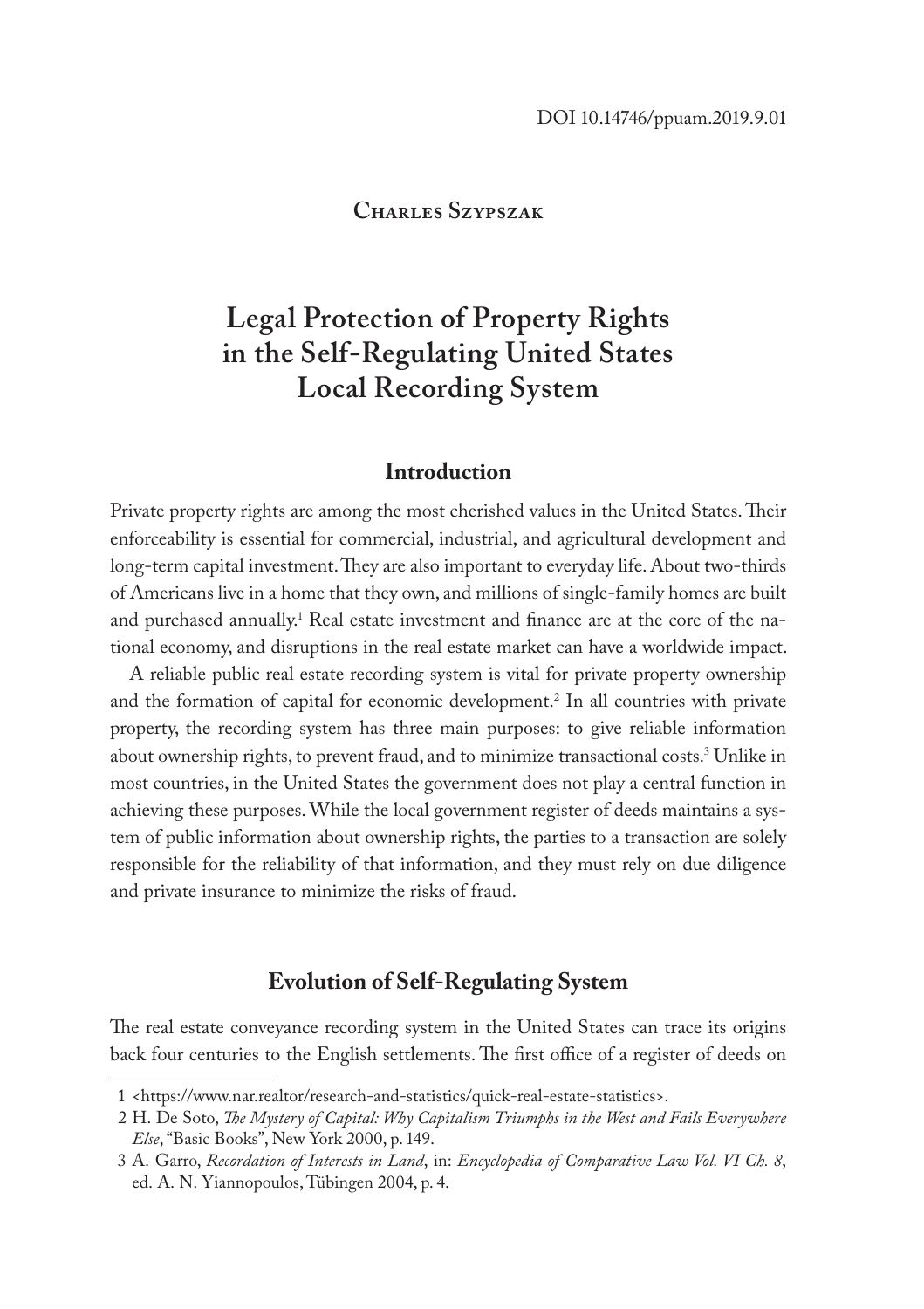the continent was in Plymouth, Massachusetts, which provided a book for recording a land transfer.4 The Massachusetts law that required such recording is fundamentally the same as the laws in each state today. State law establishes a local government register of deeds, an office that enables private parties to confirm the rights of someone offering to sell and to protect themselves against wrongful claims by recording their instruments.<sup>5</sup>

State laws all provide that when an instrument has been recorded with a register of deeds, it gives "constructive notice" to the world. This means that everyone is bound by what is contained within the instrument regardless of actual knowledge. Consequently, a purchaser or lender has the burden of searching the records and assessing the nature of ownership title to ensure the seller can convey the rights being promised. In most states, the register is an elected local government official.<sup>6</sup>

Only Hawaii and Alaska, the newest states, have a centralized state recording system with local branch offices. All registers record instruments sequentially as they receive them, and they maintain an index for public search. These records are fully available to anyone during office hours, and increasingly they are publicly accessible on the Internet. Anyone may record instruments with a register of deeds provided the submissions meet certain format requirements and all applicable recording fees are paid.<sup>7</sup>This open system contrasts with the more restricted access that is typical in other countries. Even in the English system, from which the United States system emerged, the law provides that "no person other than the owners of the record of estates and interests are permitted to inspect the land records".<sup>8</sup>

In the United States, the rights that follow from recording are determined by state law. State laws give certain priorities to those who first record their interests in the registries. Someone who fails to record risks having someone else acquire a superior right by recording the conveyance first. The most common type of statute is known as a "racenotice" statute. For example, a Massachusetts law provides that a conveyance "shall not be valid as against any person, except the grantor or lessor, his heirs and devisees and persons having actual notice of it, unless it . . . is recorded in the registry of deeds for the county or district in which the land to which it relates lies".<sup>9</sup> This means that a purchaser must both record and lack actual knowledge of a prior conveyance to be protected against someone else who obtains and records a deed claiming the same property. A few

<sup>4</sup> J. Beale Jr., *The origin of the system of recording deeds in America*, "The Green Bag" 1907, no. 19, pp. 335–339.

<sup>5</sup> C. Szypszak, *Local Government Registers of Deeds and the Enduring Reliance on Common Sense Judgment in a Technocratic Tide*, "Real Estate Law Journal" 2015, no. 44, p. 352. 6 *Ibidem*, pp. 352–363.

<sup>7</sup> E. Roscoe, C. Szypszak, *Privacy and Public Real Estate Records: Preserving Legacy System Reliability Against Modern Threats*, "The Urban Lawyer" 2017, no. 49, pp. 362–364.

<sup>8</sup> A. Garro, *op. cit.*, p. 102.

<sup>9</sup> Massachusetts General Laws. ch. 183, § 4 (2011).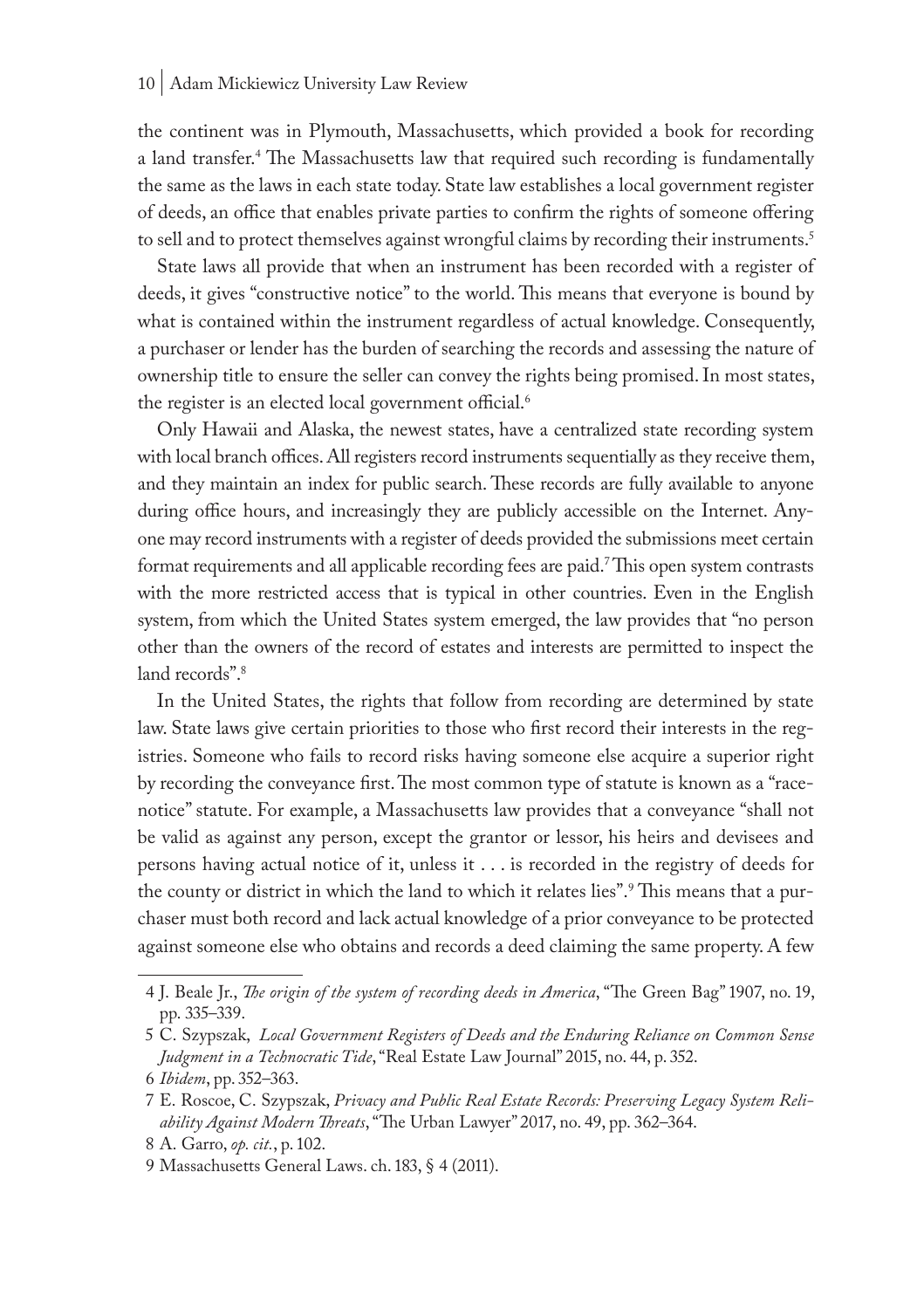states have a statute that is known as a "race" system, which is characterized simply as "first to record, first in right." For instance, a North Carolina statute provides that no instrument of conveyance "shall be valid to pass any property interest as against lien creditors or purchasers for a valuable consideration, but from the time of registration thereof in the county where the land lies".10 This has been interpreted to mean that those who record first will have title even if they knew someone else was already conveyed the same property. However, even in the few states with this type of race recording statute, in some circumstances the courts will not allow the statute to protect a party based on general equitable principles.11

These priorities based on recording entail several kinds of risk. Owners and lenders are left to their own resources for searching the records and understanding their legal significance. This involves careful use of indexes, and an ability to interpret real estate instruments, most of which are not required to be in any form other than what is acceptable to the particular parties to them. The system also involves what is known as "off-record" risks that cannot be found at the registry, such as forgeries or claims based on actual use of the property. These risks, to some degree, are due to the nature of the unique self-regulating recording system. In essence, those acquiring property interests must protect themselves–it is a "user beware" system<sup>12</sup>.

This system has persisted despite efforts to change it into something more like systems in other countries. More than a century ago, some policy makers were concerned about how the risky existing recording system might impair real estate development, and they looked to adopt a registration system based on the Australian method devised by Sir Robert Torrens, which he modeled on how ships were registered. In the Torrens system, a public official examines applications for transfers of title and issues a certificate of ownership if everything is in order. The Torrens system also typically provides a government guaranty to reimburse someone deprived of a property interest if registration incorrectly describes the property or wrongfully gives ownership to another. Twenty-one states in the United States enacted some type of Torrens registration process.13 However, this registration approach quickly ran into legal trouble. In 1896, one year after Illinois enacted a Torrens-type system, in *People v. Chase* (1896)<sup>14</sup> the Illinois Supreme Court declared the law to be unconstitutional because it gave the registers of deeds powers to determine property rights, which only a judge can do in the United States system of separation of powers. Courts in other states had similar views about

<sup>10</sup> North Carolina General Statutes Annotated, 2017, § 47–18(a).

<sup>11</sup> C. Szypszak, *North Carolina's Real Estate Recording Laws: The Ghost of 1885*, "North Carolina Central Law Journal" 2006, no. 28, pp. 212–216.

<sup>12</sup> C. Szypszak, *Public Registries and Private Solutions: An Evolving American Real Estate Conveyance Regime*, "Whittier Law Review" 2003, no. 24, pp. 668–670.

<sup>13</sup> R. R. Powell, *Powell on Real Property*, New York 2014, p. 83.01[3], 83–5 to 83–7.

<sup>14</sup> *People v. Chase*, 46 N.E. 454 Ill. 1896.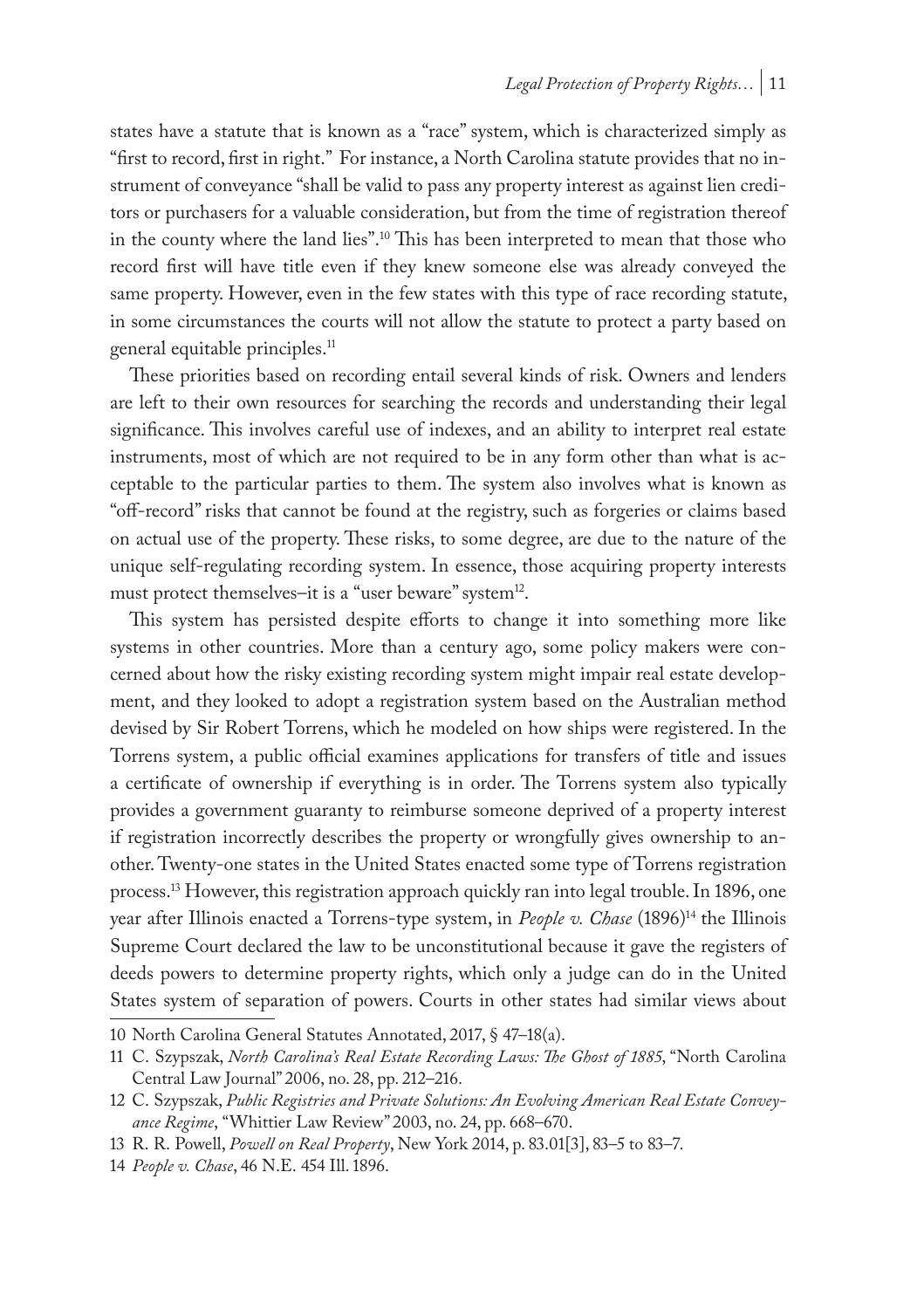the unconstitutionality of having a register of deeds declare ownership. Legislatures responded by requiring a court decree before property could be registered, which made the system much more cumbersome and costly than the Australian model.<sup>15</sup>

The Torrens assurance fund, which is intended to compensate for loss resulting from improper registration, also proved ineffective in the United States. No recovery from a fund would be allowed unless the harmed party first sought recovery from someone who caused the harm through fraud, negligence, or other wrongdoing. Consequently, unless the loss is due solely to registration error, collection from the fund will necessarily entail litigation with another private party–just as in the usual system. The notion of state payment for loss of title also was not supported with realistic funding resources. In California, the statewide fund became bankrupt, leading to the repeal of Torrens registration in that state, and in Nebraska, assurance fund solvency problems led to abandonment of the system.16 The emptiness of this type of financial guaranty is not unique to the United States. Claims against such a fund are rare in other countries as well.<sup>17</sup>

The Torrens system's limitations under American law and public policy resulted in its complete abandonment in most of the states that adopted it, and very infrequent use in the others. In those states that enacted Torrens systems, registration is optional. An advocate for Torrens registration called it the "most infrequently used method of land conveyancing in the United States".18 In practice, Torrens registration appeals to some commercial interests in unusual circumstances, such as urban redevelopers who need to establish boundaries in areas subject to prior survey discrepancies, and timber companies who want to be certain about ownership of large tracts before cutting the timber. However, the cost and delay of a court proceeding, and the absence of any guaranty, make it unattractive for most transactions.<sup>19</sup>

## **Public Officials and Private Risk**

As described above, in the race-notice or race recording system in the United States, real estate recording is not just a matter of memorializing an event. It legally operates to establish rights. Consequently, a failure to record promptly and properly can have severe consequences, including the loss of ownership or the inability to enforce a mortgage loan against the property.

<sup>15</sup> C. Szypszak, *Public registries…*, pp. 673–682.

<sup>16</sup> B. C. Schick, I. H. Plotkin, *Torrens in the United States*, Lexington 1978, pp. 63–64.

<sup>17</sup> A. Garro, *op. cit.*, p. 125.

<sup>18</sup> J.V.B. II, *Yes Virginia - There is a Torrens Act*, "University of Richmond Law Review" 1975, no. 9, p. 301.

<sup>19</sup> C. Szypszak, *Public Registries…*, pp. 680–682.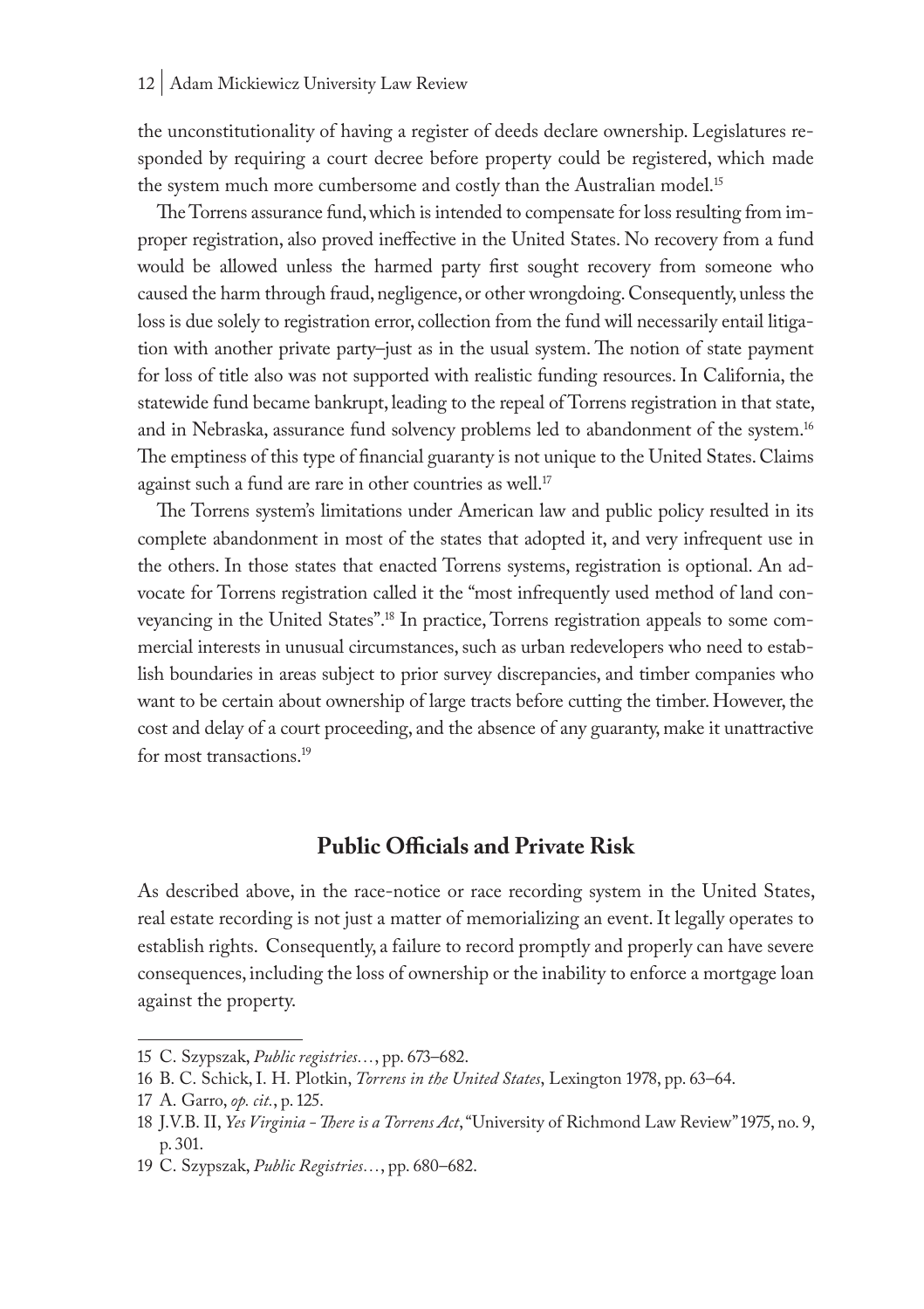In most countries, the public official responsible for land registration acts as a gatekeeper, ensuring that those who record have the right to do so, and that they record instruments in a proper form.<sup>20</sup> Registers of deeds in the United States do not check to see whether someone recording a document has a legitimate interest in the rights it describes, or whether the conveyance complies with any applicable regulations. One reason why the American real estate conveyance system is so efficient is that the parties are free to structure and consummate their arrangements without need for government review or approval. Parties are left to protect themselves with legal advisors, who perform due diligence in title searches, and with private assurance mechanisms, principally title insurance. The vast majority of both residential and commercial transactions occur in this system without any title problems.<sup>21</sup>

Registers do not entirely ignore the instruments presented to them. To discourage false filings, they check submissions for some evidence of authentic execution before recording.<sup>22</sup>. The signing of real estate instruments in the United States usually involves a notary public, just as they do in other countries. American notaries are commissioned by state authorities and take an oath to follow the law.23 Unlike in most other countries, they play a very limited role. In essence, they observe someone's signature and complete a certificate on the instrument to record this event. They are prohibited from drafting or completing the instruments, $24$  and they do not record them.

In their limited review of authenticity, registers of deeds check to see that signatures on deeds and mortgages have been notarized in this manner. They do this only by looking for the signature and seal of the notary, not by checking the notaries' commissioning status.<sup>25</sup> In many cases, the register will be unfamiliar with the notary and have no way to know if the person in fact is currently commissioned, nor is there any independent record by which to confirm the notary's capacity or notarial act. The formality is some disincentive to fraud or hasty filings that cause problems, but of limited use in protecting against fraud.

The extent to which the system relies on self-regulation rather than any public official's involvement can be seen with how the excise tax on conveyances typically is imposed and collected in in the United States. For example, North Carolina's tax, is \$1 on each \$500, or part thereof, of the amount paid for the property.<sup>26</sup> Registers do not

<sup>20</sup> A. Garro, *op. cit*, pp. 101–103.

<sup>21</sup> C. Szypszak, *Real Estate Records, the Captive public, and Opportunities for the Public Good*, "Gonzaga Law Review", 2007, no. 43, p. 16.

<sup>22</sup> C. Szypszak, *Local government …*, pp. 363–364.

<sup>23</sup> North Carolina General Statutes Annotated, 2017, § 10B-3(13).

<sup>24</sup> North Carolina General Statutes Annotated, 2017, § 20(k).

<sup>25</sup> C. Szypszak, *North Carolina Guidebook for Registers of Deeds*, "Chapel Hill, NC: UNC School of Government", 2016, pp. 111–129.

<sup>26</sup> North Carolina General Statutes Annotated of 2017.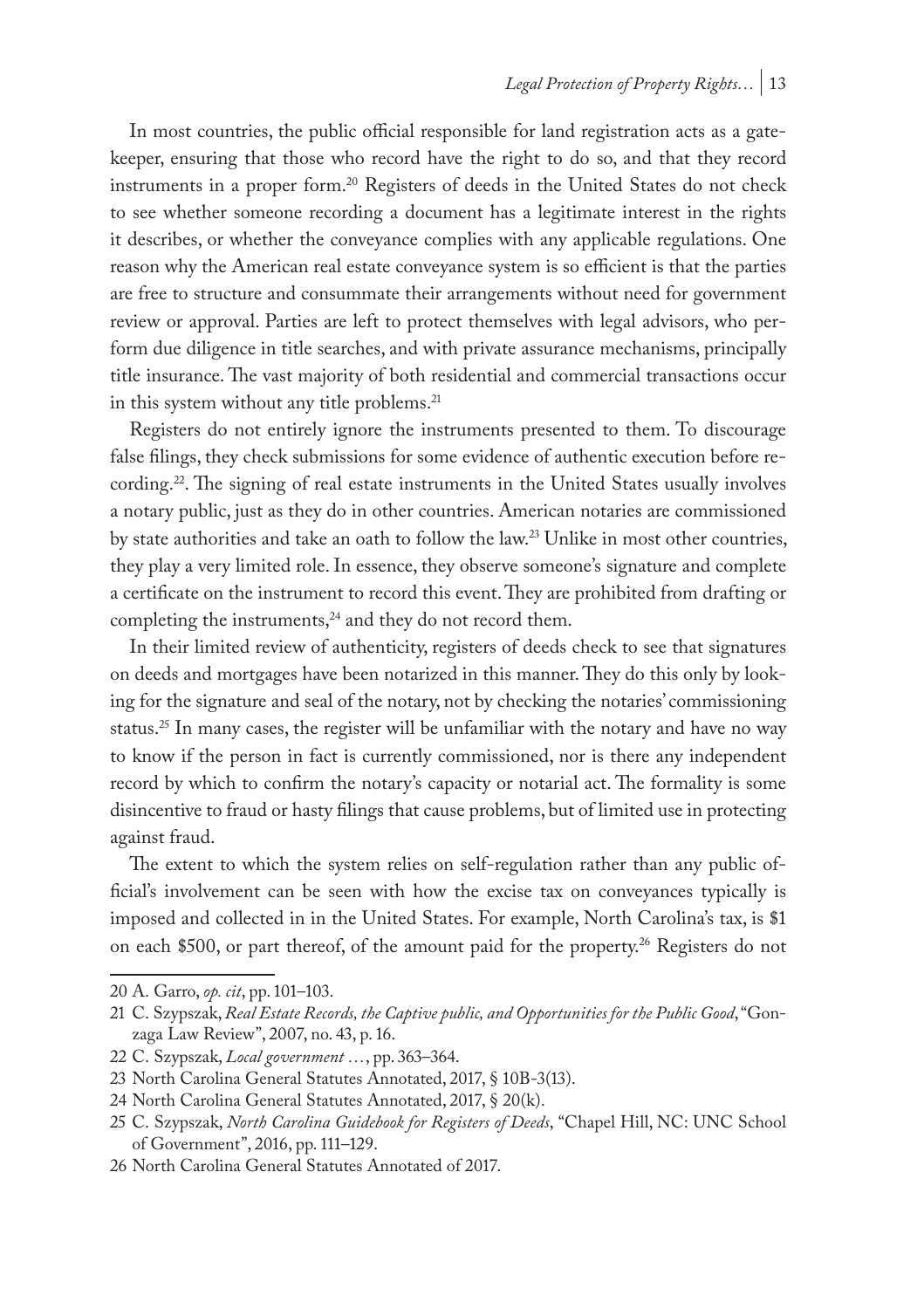investigate the economic reality of the transaction. They rely on the person who presents the instrument for recording to state the amount paid for the property on which the tax is based.27 The register of deeds puts a stamp on the instrument in the public record to show the amount paid. Officials in other countries may be incredulous that this kind of an honor system could function. Yet there is widespread compliance, in large part because parties realize that the amount of the tax, shown on the public record, is a representation about the value of the property. They may have difficulty later explaining the property value when looking to sell to a purchaser or to obtain a mortgage loan if they originally misreported the value when they paid the tax.

# **The Parties' Professionals**

Given the very limited role played by public officials in a land transaction in the United States, the parties must rely on other professionals to consummate a real estate transaction in a way that protects their rights. Most transactions involve two professionals: brokers and attorneys.

No law in the United States requires anyone to hire a broker to sell or to buy real estate, but there are more than two million licensed real estate professionals and about nine out of ten home sales involve a broker.28 Most parties to sales view brokers as a valuable source of information about the property because of their knowledge of the local market. State laws require individuals to be licensed before they may represent someone as a broker.<sup>29</sup> State commissions have education and examination requirements, rules for representing clients, and procedures for complaints and discipline including loss of license. A broker owes a fiduciary duty to the client, which means the broker must act in the client's best interest. As the court instructed in *Clouse v. Gordon* (1994)30, brokers can be responsible for fraud or misrepresentation only if the broker actively conceals known material facts. Brokers do not have an obligation to investigate property conditions for the parties.

Most brokers work for sellers and are paid by them, even when they deal with buyers. The amount of the typical commission is substantial, usually between five and eight percent of the sale price. Brokers therefore have strong financial incentive to consummate a sale and to demonstrate value of their service through efficient management of

<sup>27</sup> National Conference of State Legislatures, 2018

<sup>28</sup> <https://www.nar.realtor/research-and-statistics/quick-real-estate-statistics>.

<sup>29</sup> North Carolina General Statutes Annotated, 2017, § 93A-1.

<sup>30</sup> Clouse v. Gordon, 115 N.C. App. 500, 445 S.E.2d 428 1994.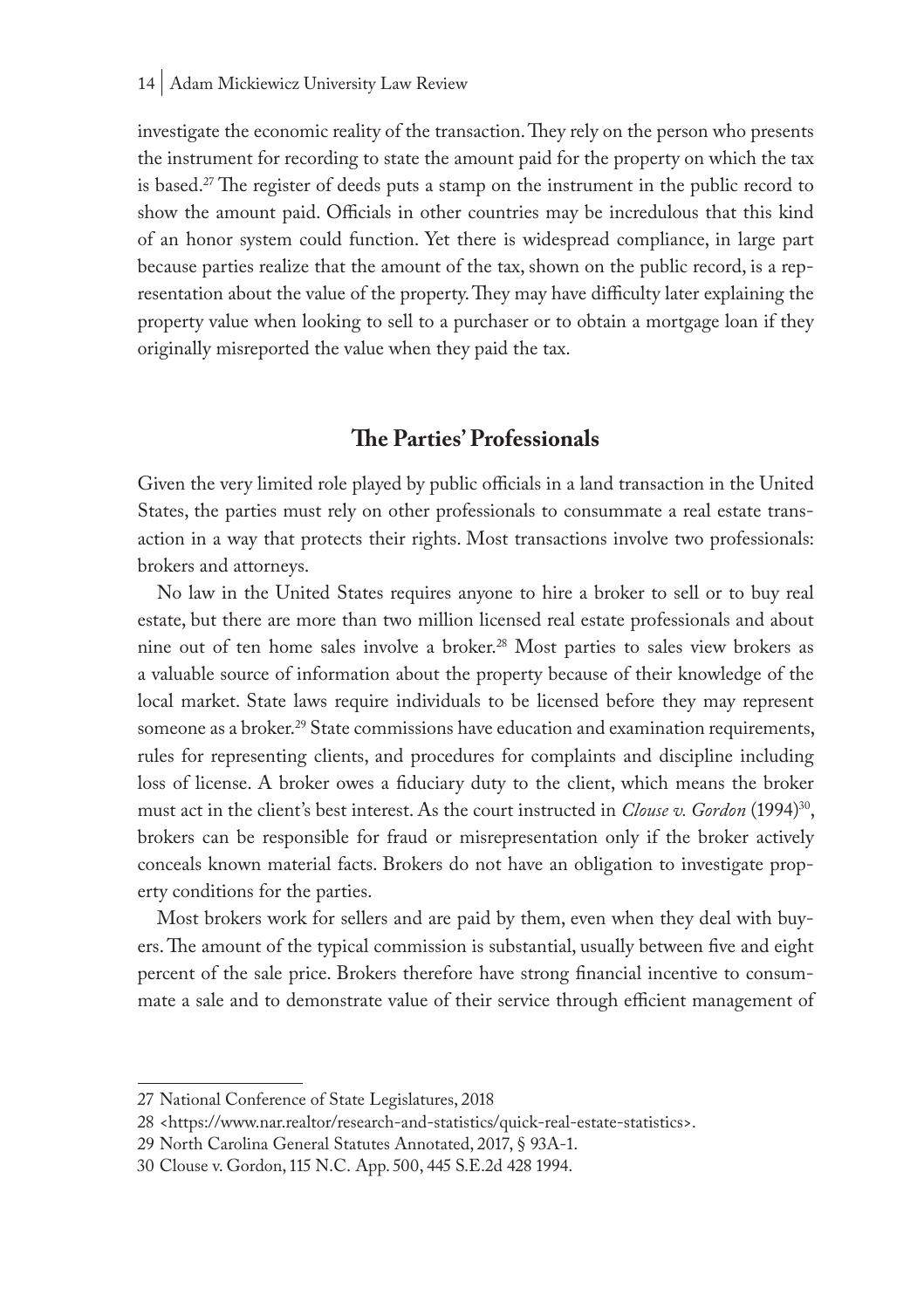the transaction. Their desire to be perceived as instrumental in the process also is incentive to resist any changes in the system that would diminish their role.<sup>31</sup>

 United States law similarly does not require any party buying or selling real estate to hire a lawyer for the transaction, but most parties do engage lawyers. There is no standard fee for routine matters such as preparing a deed, doing title work, and handling a closing, but fees tend to be similar for such services within a community. In a typical transaction, the lawyer's fee is much less than one percent of the purchase price.

Drafting legal instruments is the practice of law and it can only be done for someone by a lawyer licensed within the state. Lawyers–or someone under their supervision–confirm the rights of the seller and ensure proper instruments are recorded. One of the most important functions for which parties rely on lawyers' expertise is the search of the public records to determine the validity of the seller's interests. Unlike most countries that have tract indexes–in which a searcher can see all of the ownership information pertaining to a particular parcel by looking up the parcel number–most jurisdictions in the United States use a grantor-grantee index. Parties must rely on their professionals' ability to find all records that convey interests in any particular parcel of real estate. This requires linking current and historical owner names in the operative instruments of conveyance, which is known as developing the "chain of title." In most states, the lawyers' professional association publishes title examination standards as guidance for how to conduct such a search.32 Most searches can be done within a few hours if there is an unbroken chain to the current owner for the length of a reasonable search period–something like thirty years of ownership, which depends on local custom and the requirements of the title insurance company.

These professionals face free-market incentives to provide reliable advice at a competitive price. One remarkable feature of this system is that if the parties are motivated to close a transaction quickly, these professionals can get it done within hours, without need for awaiting any government approvals in connection with instrument recording.

# **Title Insurance**

Unlike countries that provide government assurances of title, in the United States a system emerged in the form of private title insurance. Title insurance developed with the

<sup>31</sup> C. Szypszak, *Real Estate Records, the Captive Public, and Opportunities for the Public Good*, "Gonzaga Law Review", 2007, no. 43, pp. 16–18; A. M. Olazábal, *Redefining Realtor Relationships and Responsibilities: The Failure of State Regulatory Responses*, "Harvard Journal on Legislation" 2003, no. 40, p. 65.

<sup>32</sup> R. B. Johnson, *Basic Principles of Title Examination for the General Practitioner*, "The Practical Lawyer" 1961, no. 7, pp. 39–45.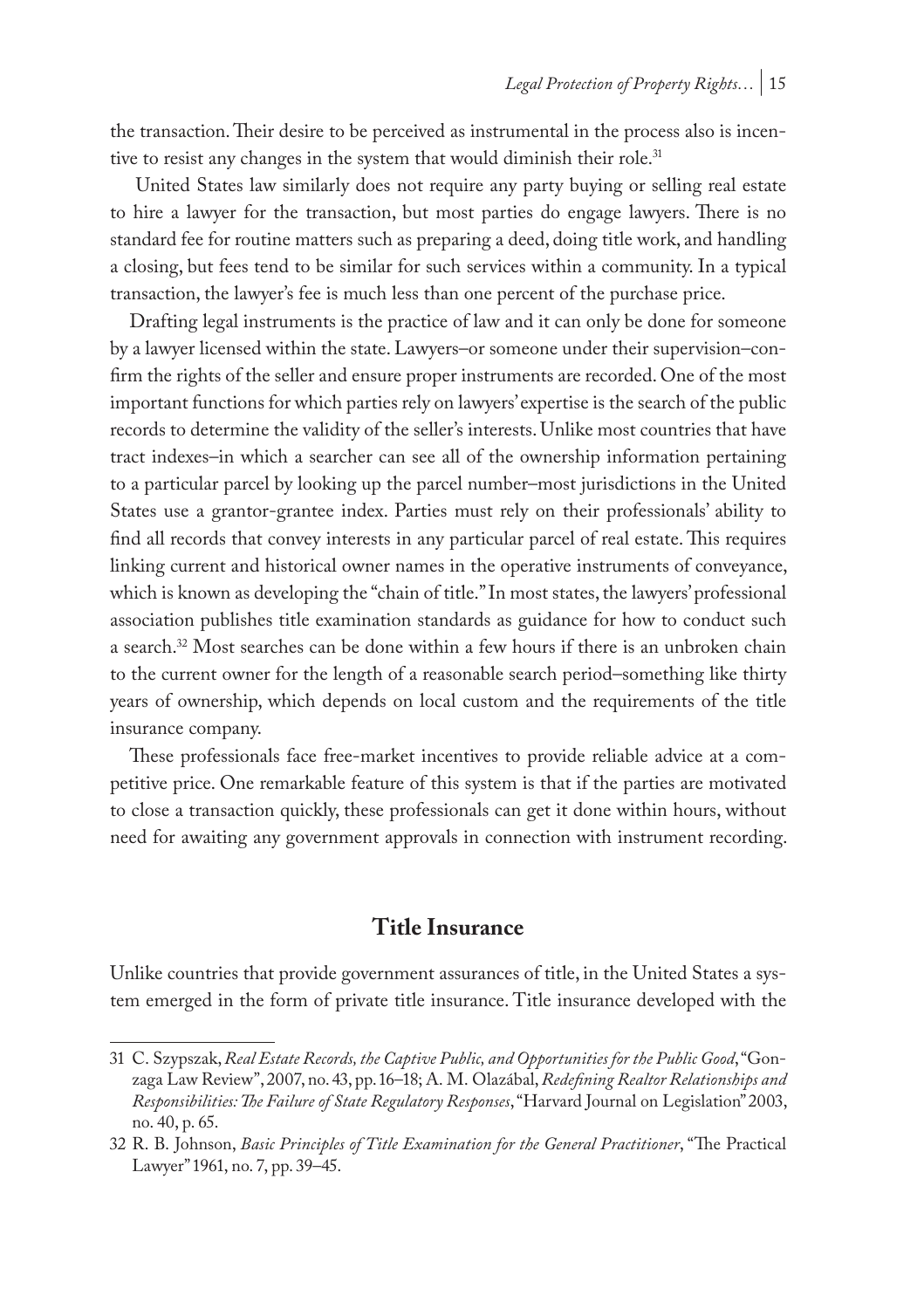mortgage lending market. As described above, the Torrens system available in other countries did not succeed in the United States. Purchasers and lenders needed a different standardized and practical method of obtaining indemnity against loss, and the title insurance industry developed as a relatively efficient and reliable means to assure lenders that the borrower can give a valuable mortgage interest in real estate title as security for the loan. Title insurance also proved important in the development of the secondary mortgage market, enabling loan originators to package their mortgages with title insurance policies that are transferable, and giving investors standardized institutional protection of mortgage enforceability based on title.<sup>33</sup> These developments led to widespread reliance on title insurance to the point where, in the words of a federal court in *Schwartz v. Commonwealth Land Title Insurance Company* (1974)34, "it is a matter of common knowledge and experience that in the usual situation, title insurance is indispensable to the occurrence of the real estate sale: a seller would be unable to sell his property at its reasonable value if no title company was willing to insure title."

Title insurance is usually a relatively small cost in conveyances. The total charge for title search and the issuance of a policy is around one percent of the property's price. A onetime insurance premium is paid for coverage during the full length of ownership, which protects against certain claims in connection with title to the property.<sup>35</sup> Once issued, a title insurance policy provides protection against a variety of risks such as a claim to title based on actual possession and lack of its marketability due to an adverse claim based on title. A title insurance policy is a contract, and the title insurance company's obligations are defined by the terms of the policy. State regulators require title insurance companies to file their policies and rates, but the precise terms of coverage are determined in the competitive market of insurance companies.36

Before issuing a policy, the title insurance agent, who is a lawyer, searches the records and determines the nature of the title. The insurance is not intended to be a means for owners and lenders to obtain indemnity against known title problems or risks that cannot be avoided based on examination of the title records. Coverage will not be provided over an identified problem unless the insurer determines the risk is small enough to accept or other protections are provided, such as indemnity is obtained from another party. Standard policy language excludes a number of risks from coverage, such as the effects of land use regulations, bankruptcy, or government expropriation. Additionally, by their terms owners' policies usually do not cover several categories of matters that are not disclosed in the registry records. As a federal court said in *Schwartz v. Commonwealth Land* 

<sup>33</sup> C. Szypszak, *Public Registries and Private Solutions: An Evolving American Real Estate Conveyance Regime*, "Whittier Law Review" 2003, no. 24, pp. 682–692.

<sup>34</sup> *Schwartz v. Commonwealth Land Title Insurance Company*, 374 F. Supp. 564, 574 E.D. Pa. 1974.

<sup>35</sup> C. Szypszak, Public registries …, p. 684.

<sup>36</sup> C. Szypszak, Public registries …, pp. 682–692.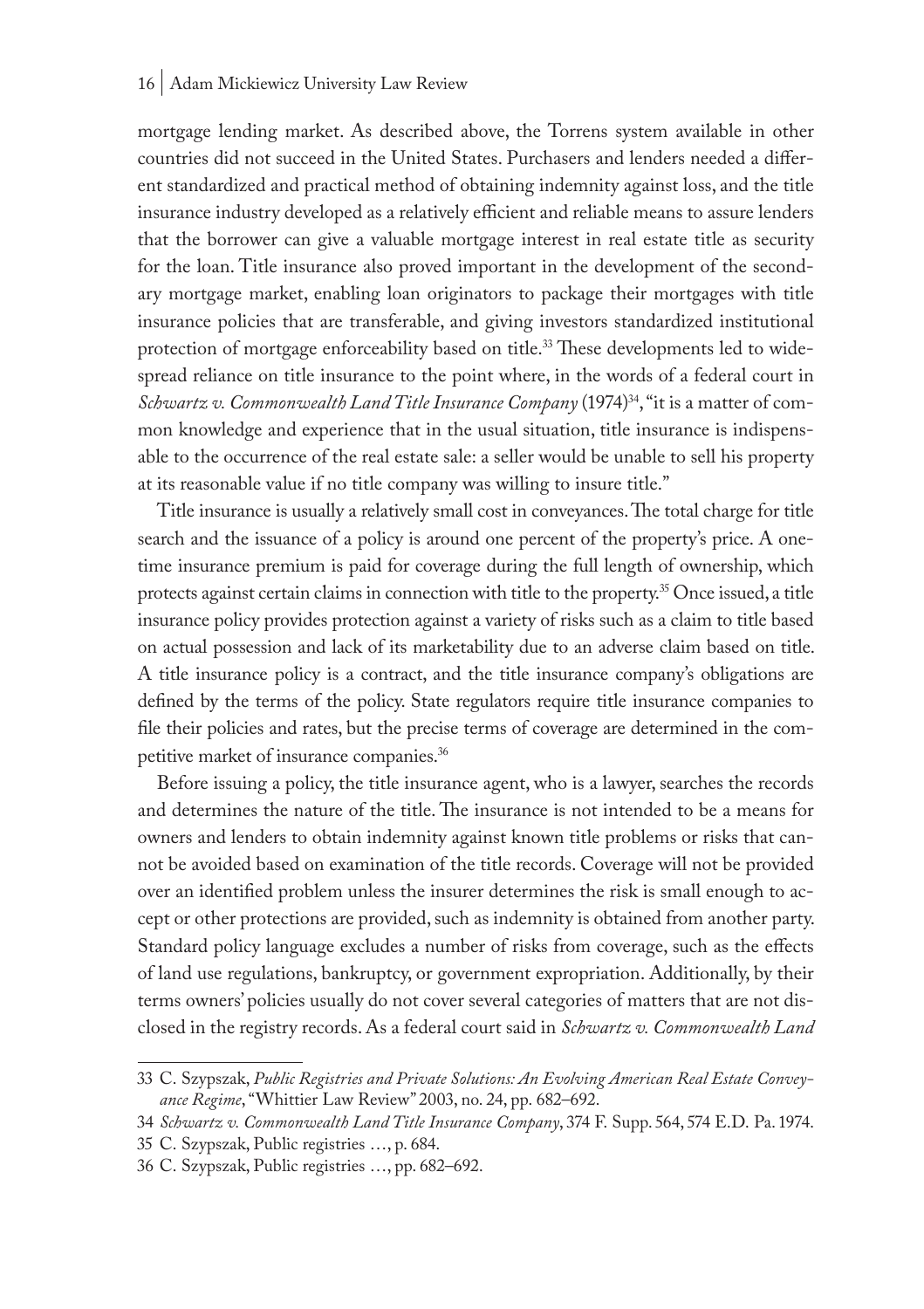*Title Insurance Company* (1974)<sup>37</sup>, "title insurance companies are only liable for what they do not find, or if they become victims of false affidavits tendered to remove title objections. Against this background it would be in our view unrealistic, indeed ostrich-like, to separate the title search process from the pure insurance aspect of the title insurer's activities ..."

Although title insurance will not cover title problems that are known, those who purchase policies benefit from the insurer's incentive to identify risks. In essence, title insurance is more risk *prevention* than risk assumption.<sup>38</sup> With most forms of insurance, such as health insurance, insurance companies use much of the policy premiums they collect to pay for insureds' claims. Title insurance is fundamentally different. Title insurers pay a very small part of their premiums to customers who suffer losses due to a covered matter. The majority of the premiums are retained by the lawyer who searches the title before issuing a policy, reflecting the preventative nature of the policy issuance process. Surveys indicate that about one-third of real estate closings reveal a title issue that is discovered in this process, most commonly the need to confirm that a prior mortgage has been paid and is no longer effective, or for unpaid taxes.39 These kinds of problems are addressed by the parties before the policy is issued. In other words, getting the policy results in the problems being resolved before the owner takes title and the lender closes the mortgage loan. Based on losses reported to state insurance regulators, title insurers pay out only about three percent of their revenue for losses to insureds.<sup>40</sup>

Even in unusual circumstances in which title problems went undetected and claims are made, title insurers often can cure the problems by obtaining instruments that can be recorded, such as when mortgages had been paid but no records were filed that the mortgages are no longer enforceable. Title insurers also often can solve problems by negotiating with those who have competing claims, or if necessary with litigation.

### **Modern Threats from Frivolous Liens**

The unregulated nature of the recording system in the United States leaves open a threeheaded threat: the difficulty of identifying instruments that are illegitimate; the ease with which information about ownership can be learned by someone seeking to cause harm; and the ease with which such a fraudulent or frivolous filing can be made.

<sup>37</sup> *Schwartz v. Commonwealth Land Title Insurance Company*, 374 F. Supp. 564, 574 E.D. Pa. 1974.

<sup>38</sup> C. Szypszak, *Public registries…*, pp. 688–692.

<sup>39</sup> J.W. Eaton, D.J. Eaton, *The American Title Insurance Industry: How a Cartel Fleeces the American Consumer*, New York, 2007, pp. 18–19.

<sup>40</sup> *Ibidem*, pp. 71–72.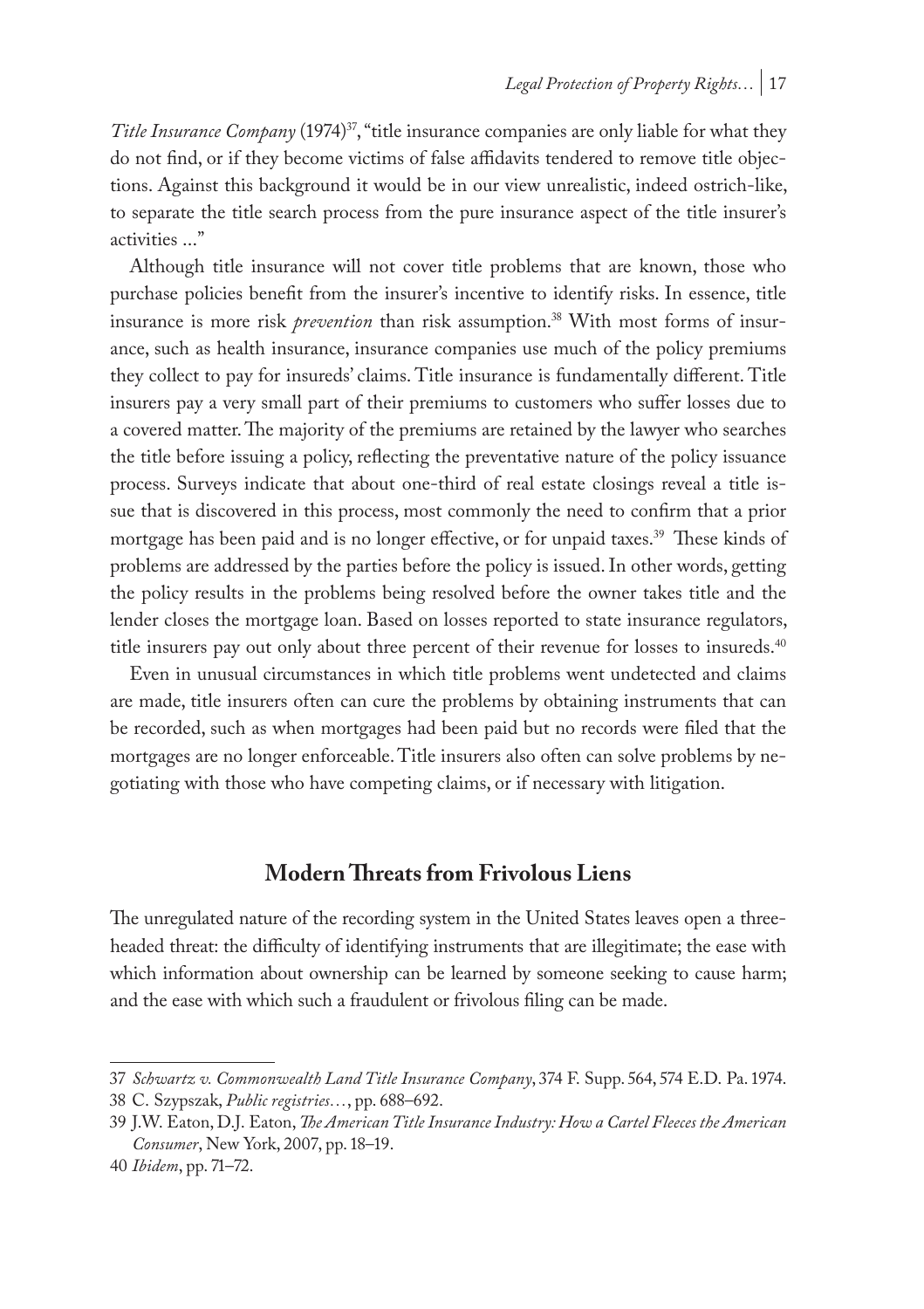The nature of these threats has changed in recent years due to greater complexity in secured real estate financing. Most real estate transactions are residential conveyances for which lenders use standard, federally approved forms. However, a chief virtue of the system is that the parties are left to draft their instruments in any way that meets their transactional objectives, and registers of deeds do not have legal authority to impose any uniformity requirements. Even the standard loan transactions increasingly now involve legal instruments that the normal person would not understand. This is in large part due to the secondary mortgage market, in which mortgage loans are assigned to securitized trusts. Most owners are not even aware that their loans are held in these pools or that assignment instruments are recorded for them–their loans are managed through a servicing company, which remains the same even as the loan is transferred in the secondary market. In fact, most residential mortgage loans in the United States are now held in the name of the Mortgage Electronic Registration Systems, Inc. ("MERS"), a nominee to which the loan is assigned and by which it is held as the real interest in the loan is transferred. This minimizes transaction costs by eliminating the need to record assignments every time the loan changes hands. As a result, very few owners would be able to tell whether a strange financial instrument is for a legitimate mortgage transfer arrangement or is being filed by someone trying to cause harm with a frivolous document.<sup>41</sup>

There is no simple remedy if someone files a frivolous document. The law in the United States has always enabled owners to seek a court order declaring a recording void, and such an order can be recorded with the register of deeds to clear the title issue. This may not be an efficient remedy, however, because harm may have already occurred resulting from delay upon detecting the fraudulent instrument. Those who file fraudulent documents also are subject to criminal prosecution for a number of crimes, including statutory and common law fraud, as well as violation of laws specifically aimed at fraudulent liens. Although this may punish the wrongdoing, it will not address the costs to the owner for dealing with the delay and otherwise having to clear problems caused by the frivolous filing.

Those who depend on the existing system's openness and efficiency–lenders, attorneys, brokers, and title insurers–want to preserve the system's core features. Some policy makers see openness as enabling fraud, and they look to restrict access to the public real estate records. For example, Florida statutes now enable law enforcement officers, judges, states attorneys and a number of other public officials and their families to request redaction of their home addresses from the public records, including real estate records.<sup>42</sup> However, restricting access can effectively make the records less complete and reliable, while not entirely preventing wrongdoers from getting the information they seek because other public sources of information are available. For example, much informa-

<sup>41</sup> E. Roscoe, C. Szypszak, *Privacy and Public Real Estate Records: Preserving Legacy System Reliability Against Modern Threats*, "The Urban Lawyer" 2017, no. 49, pp. 364–368.

<sup>42</sup> Florida Statutes Annotated of 2017.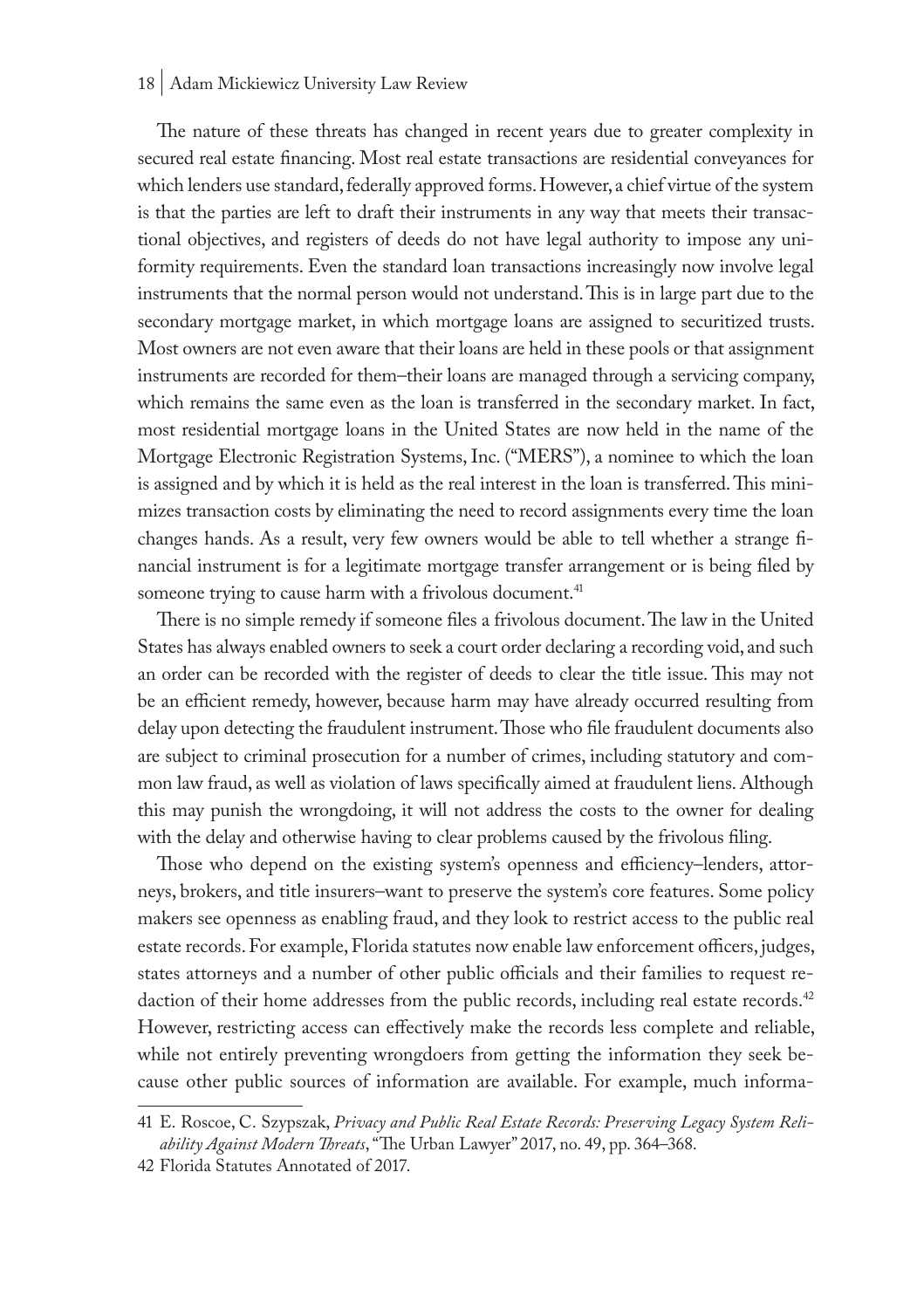tion is contained in local real estate tax records. In the United States, local government taxes real estate within its jurisdiction, and, for billing and collection purposes, it tracks and publishes owners' names and addresses. Most local governments now make this information available through their websites with searchable databases. To some degree, availability of this information is constitutionally necessary–taxes must be proportional, so owners must be able to compare the tax valuation of their property to the valuation of other properties. As long as this information must remain open, limiting access to conveyance records offers little protection.<sup>43</sup>

Other states have enacted measures that do not restrict access to the system but instead attempt to give affected owners earlier notice of a potential problem. The laws governing real estate recordings already require some types of information to be disclosed when an instrument is filed. For example, state laws typically require the buyer's address be on a deed, which is used for real estate tax billing.<sup>44</sup> Others require a deed to identify the person who drafted it, which is used to create an obstacle to the unauthorized practice of preparing a deed for someone else without being a licensed lawyer.45 Similarly, states may require some form of notice to be given to an owner when an instrument is recorded that has the apparent characteristics of a fraudulent lien. This is similar to the procedure in some civil law countries such as Switzerland that require the recorder to notify owners if someone attempts to make an entry in the land register without the owner's knowledge.46 In the United States, Texas law authorizes the registering official to send notice to a person named in an instrument if the register has a reasonable belief that the instrument submitted for filing is fraudulent.47 The procedure is not entirely reliable, because the register must first detect the attempted fraud, which is difficult in a United States system that does not require instruments to be in any certain form. Private companies also have begun to offer such services, by which they scan the electronic versions of the open public records and provide notice to customers that something with their names has been filed. This is similar to the credit monitoring services provided from major credit bureaus.

Regardless of what minor requirements may be enacted, the continued reliability of the self-regulated recording system largely depends on the due diligence and judgment of those who rely upon it. Success in causing harm with frivolous filings depends on the reaction of those who view the instrument during a pending transaction. The filer of a harmful instrument wants buyers and lenders to delay or withdraw out of concern that the filing could be enforced against the property. In most cases, this intent can be defeated if the party

<sup>43</sup> E. Roscoe, C. Szypszak, *Privacy and public…*, pp. 374–378.

<sup>44</sup> New Hampshire Revised Statutes Annotated of 2016.

<sup>45</sup> North Carolina General Statutes Annotated of 2017, § 47–17.1.

<sup>46</sup> Swiss Civil Code of 2012, Code of Obligations, § 969.

<sup>47</sup> Texas Government Code of 2016.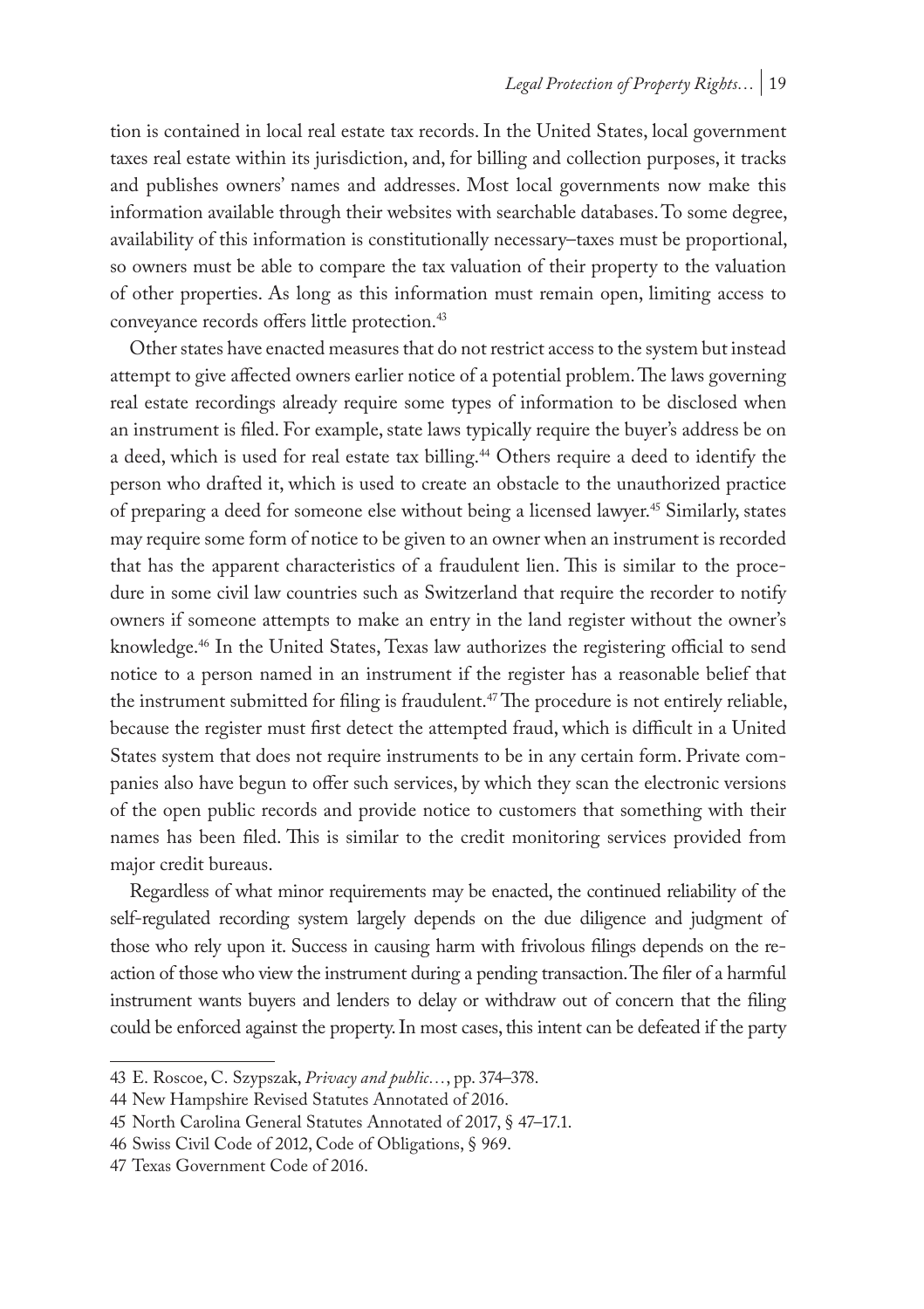who finds the instrument treats it for what it is worth–nothing legitimate–which in most cases should be readily apparent, rather than make hasty decisions that turn a frivolous filing into something with a real impact.

Methods also exist for owners to put a layer of legal protection between themselves and the public records of ownership by using traditional ownership forms that individuals can create with standard organizational filings. Owners can take title in the name of an entity or trustee that will appear as the current owner in the register's index and in the public tax records. Two common entity forms in which an individual can hold sole ownership are corporations and limited liability companies, each of which allow use of a fictitious name adopted upon formation.48 Another common ownership form is a trust, which technically is not a legal entity, but rather an agreement between someone transferring property to another–the trustee–with direction about how the property is to be held and transferred. Those who benefit from the trust–the beneficiaries–need not be disclosed in the real estate filings.<sup>49</sup> Use of such techniques adds a layer of confidentiality, but it does not prevent someone who understands entities and trusts from doing off-record investigation to find out who holds the ownership interests in them.

### **Conclusion**

The recording system in the United States enables sellers, buyers, and lenders to consummate property transfers efficiently and without any need for government approval or involvement. They rely on an open local government register of deeds system that has remained fundamentally the same despite changes in the nature of real estate transactions and threats to its reliability. Purchasers and lenders can protect against risks involved in this conveyancing system with their own due diligence and responsibility, including engaging professionals to perform expert research to verify claims of ownership and assess risks, and arranging for insurance against the possibility of major loss. Though this system shares many of the functions found in other countries, it is unique in the passive nature of government's involvement.

<sup>48</sup> Model Business Corporations Act of 2016; Revised Uniform Limited Liability Company Act of 2006.

<sup>49</sup> Uniform Trust Code of 2010.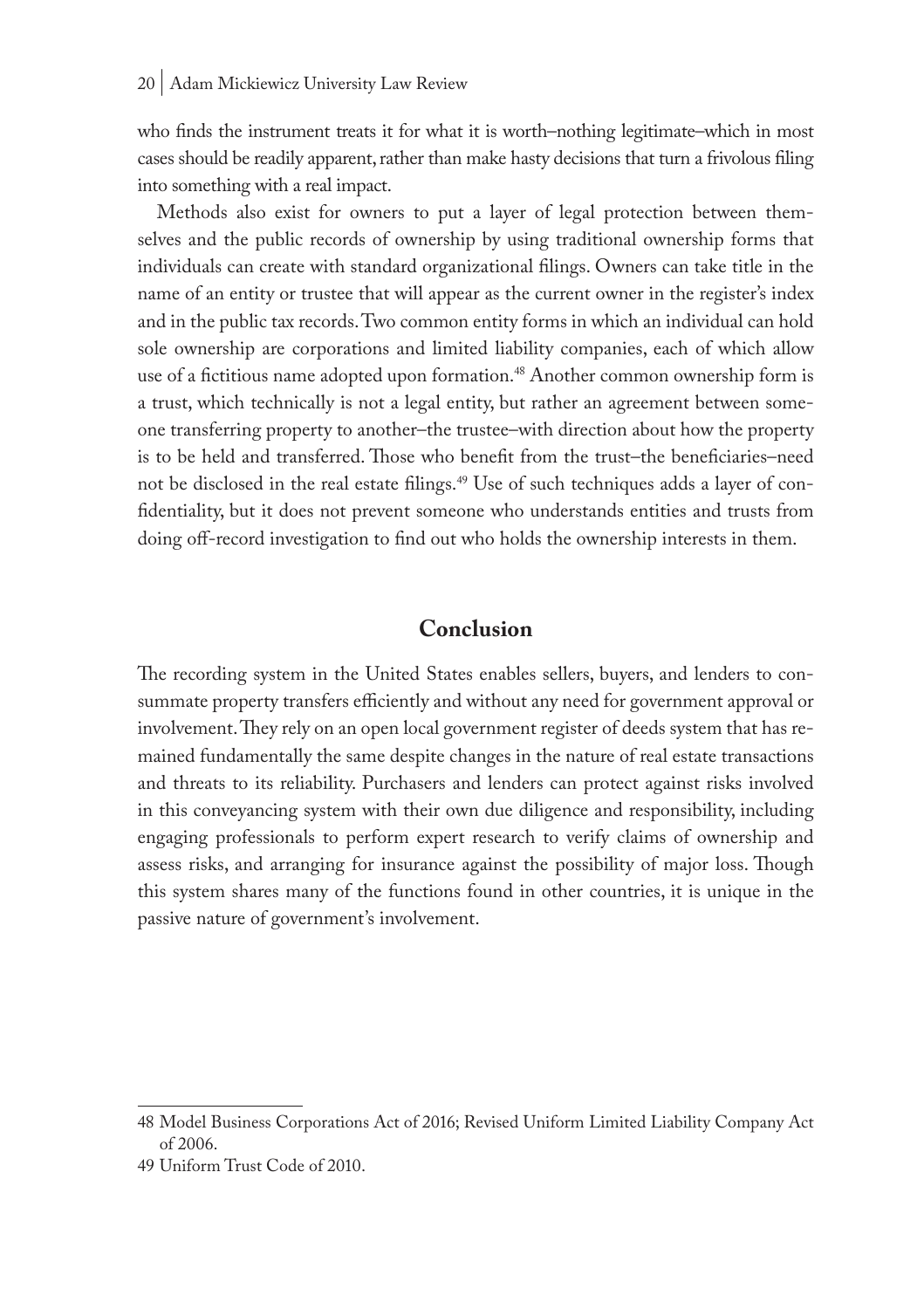### **Literature**

- Beale Jr. J., *The Origin of the System of Recording Deeds in America*, "The Green Bag", 1907, no. 19.
- De Soto H., *The Mystery of Capital: Why Capitalism Triumphs in the West and Fails Everywhere Else*, New York, 2000.
- Eaton J.W., Eaton D. J., *The American Title Insurance Industry: How a Cartel Fleeces the American Consumer*, New York 2007.
- Garro A., *Recordation of Interests in Land.* in: ed. Athanassios N. Yiannopoulos, "Encyclopedia of Comparative Law", Vol. VI, Ch. 8, Tübingen 2004.
- J.V.B. II, *Yes Virginia There is a Torrens Act*, "University of Richmond Law Review" 1975, no. 9.
- Johnson R. B., *Basic Principles of Title Examination for the General Practitioner*, "The Practical Lawyer", 1961, no. 7.
- Olazábal A. M., *Redefining Realtor Relationships and Responsibilities: The Failure of State Regulatory Responses*, "Harvard Journal on Legislation", 2003, no. 40.
- Powell R. R., *Powell on Real Property*, New York 2014.
- Revised Uniform Limited Liability Company Act §§ 105, 108, 201, 209 (2006).
- Roscoe E., Szypszak C., *Privacy and Public Real Estate Records: Preserving Legacy System Reliability Against Modern Threats*, "The Urban Lawyer" 2017, no. 49.
- Schick B. C., Plotkin I. H., *Torrens in the United States*, Lexington 1978.
- *Schwartz v. Commonwealth Land Title Insurance Company*, 374 F. Supp. 564, 574 (E.D. Pa. 1974).
- Szypszak C., *Local Government Registers of Deeds and the Enduring Reliance on Common Sense Judgment in a Technocratic Tide*, "Real Estate Law Journal" 2015, no. 44.
- Szypszak C., *North Carolina Guidebook for Registers of Deeds*, "Chapel Hill, NC: UNC School of Government" 2016.
- Szypszak C., *North Carolina's Real Estate Recording Laws: The Ghost of 1885*, "North Carolina Central Law Journal", 2006, no. 28.
- Szypszak C., *Public Registries and Private Solutions: An Evolving American Real Estate Conveyance Regime*, "Whittier Law Review" 2003, no. 24.
- Szypszak C., *Real Estate Records, the Captive Public, and Opportunities for the Public Good.* "Gonzaga Law Review" 2007, no. 43.